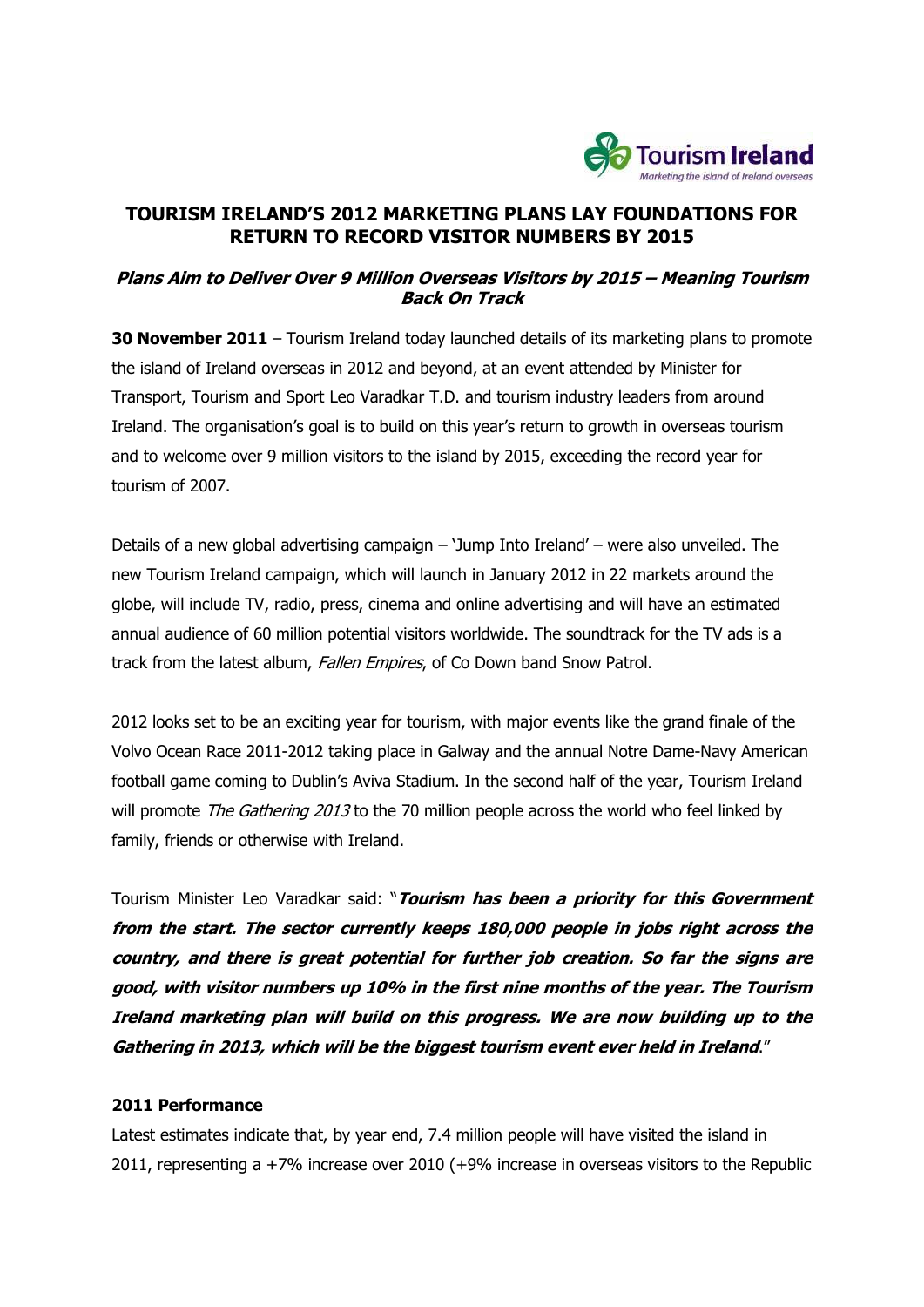of Ireland). Growth has been recorded from all market areas including the vital Great Britain market. Revenue generated by overseas visitors is expected to be approximately €3.38 billion, a +10% increase over last year. Niall Gibbons, chief executive of Tourism Ireland, said: "**2011 has marked a welcome return to growth for overseas tourism to the island of Ireland, with visitor numbers forecast to reach 7.4 million for the year, a +7% increase on 2010 (+9% to the Republic of Ireland). This is good news for all of us in the tourism industry."**

### **Competing to Win: 2012 and Beyond**

Tourism Ireland"s targets for 2012 will see the island of Ireland welcoming 7.8 million visitors during the year. This will represent growth in visitor numbers of +5.5% over 2011 and will set the sector back on the road to reaching visitor levels attained in the peak year of 2007 by 2015. Commenting on the year ahead, Niall Gibbons said: "**2012 is about competing to win. While recent economic turmoil has brought increased uncertainty, affecting business and consumer confidence, the overall outlook for travel and tourism remains positive. Tourism Ireland will roll out an extensive marketing programme to capitalise on the strong interest in Ireland in all our markets. Our new advertising campaign will capture the essence of a holiday here and play to our strengths – iconic experiences and warm, friendly people.** 

Niall Gibbons continued: **"It is important to remember that people around the world still want to take holidays. The key trend is that people are continuing to travel but taking shorter trips, staying closer to home and being careful with their money, as value for money remains an important consideration when making holiday plans. We believe that the island of Ireland is well positioned to take advantage of this trend. Tourism Ireland will be working flat out to ensure that the island of Ireland increases its share of the global travel business in 2012 and beyond."**

In 2012, Tourism Ireland will continue to work to counter negative perceptions of value for money and, together with tourism industry partners, will highlight the great value now available here.

#### **"Brand Ireland" Today**

The good news is that Ireland ranks high among the top destinations that consumers in our largest tourism markets (GB, US, France and Germany) would like to visit. The most recent Anholt-GfK Nation Brands Index (NBI 2011) shows that Ireland ranks  $7<sup>th</sup>$  (out of 50 countries) as an aspirational destination in the US and France; we rank  $9<sup>th</sup>$  in Britain and  $11<sup>th</sup>$  in Germany.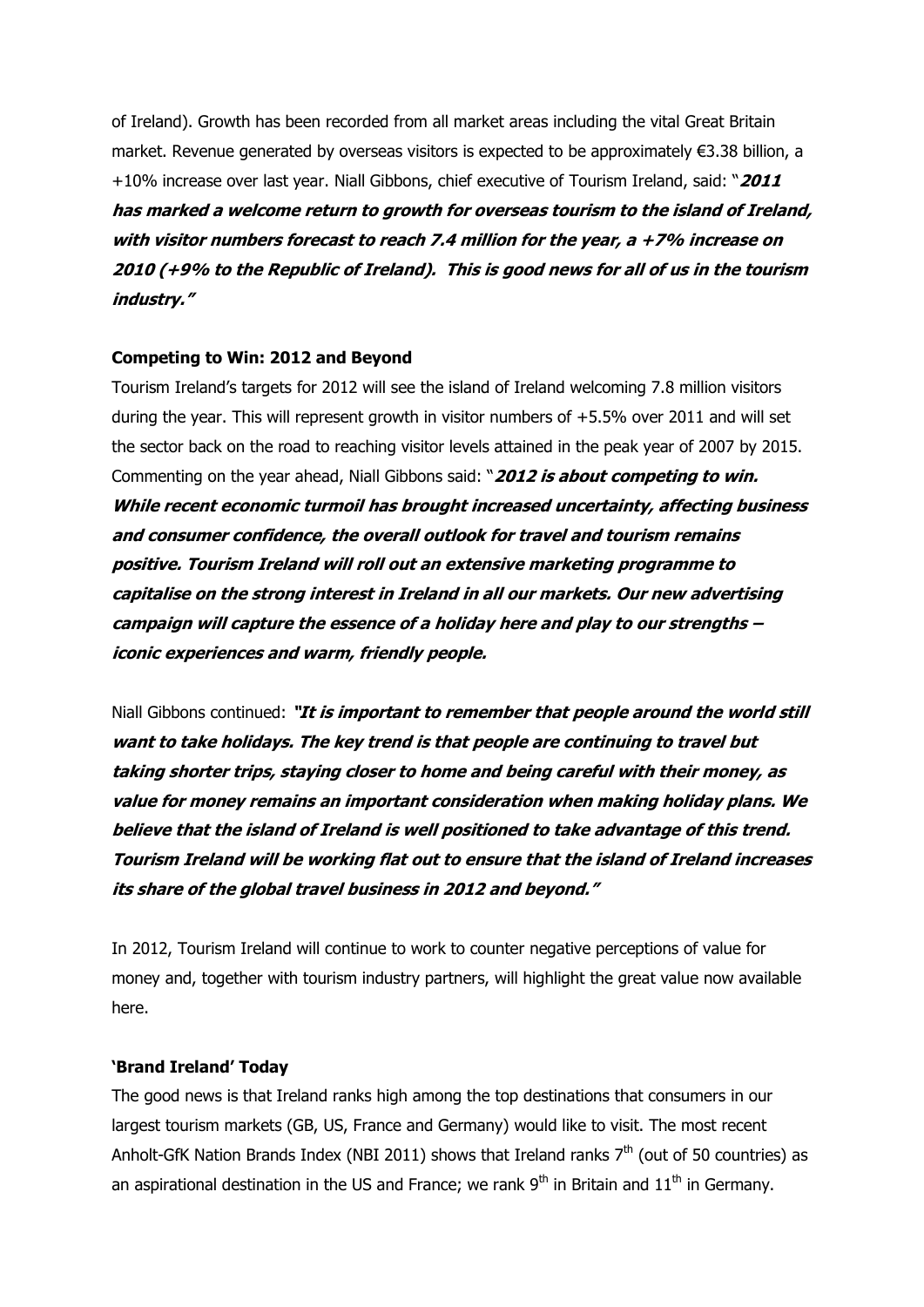Ireland scores particularly highly in categories like "makes me feel welcome" and "rich in natural beauty".

# **TOURISM IRELAND"S FOCUS IN 2012**

Tourism Ireland has identified a number of strategic areas to underpin its promotional activity in 2012 and support the growth in overseas visitors in 2012 and beyond. These include:

- **- Rolling out a brand new advertising campaign**: The new ads will appear on TV in GB, France and Germany; in cinemas in GB and the US, Spain and Italy; on outdoor sites in GB; and online in every other market in which Tourism Ireland has a presence.
- **- Targeting our best prospects:** Tourism Ireland will focus mainly on consumers who are interested in sightseeing and experiencing local culture. In certain markets, the organisation will also target consumers who engage in outdoor activities. The business tourism and golf sectors will also offer great opportunities in 2012.
- **- Focusing on top 4 markets**: Tourism Ireland will focus on winning market share in our four key tourism markets of Great Britain, the US, France and Germany, which together contribute nearly three-quarters of all visitors to the island of Ireland.
- **- Increasing sales opportunities**: Tourism Ireland will increase the number of platforms on offer to tourism industry partners, to help them "close the sale" with potential visitors overseas. Co-operative campaigns will continue to highlight the increasing value that a holiday in Ireland has to offer.
- **- Growing access**: Critical to Ireland"s overseas tourism performance in 2012 will be the level of air and sea access to the island of Ireland. Tourism Ireland will continue to work closely with airlines and ferry companies, ports and airports, to invest in case-making and cooperative promotional campaigns, to help sustain and grow demand.
- **- Delivering for Northern Ireland:** With a year of major tourism events planned under the banner of '*NI 2012*', 2012 offers an unprecedented opportunity to showcase Northern Ireland.

## **NEW GLOBAL ADVERTISING CAMPAIGN**

In 2012, Tourism Ireland will roll out a new advertising campaign across its 22 markets around the world. The brand new suite of ads – for TV, cinema, press, outdoor and online – will present the island of Ireland in a way that clearly differentiates us from our competitors, capturing the essence of a holiday here and highlighting our strengths – iconic experiences and warm, friendly people.

While Ireland continues to enjoy an extremely positive image around the world, research has shown that in order to grow visitor numbers, we need to offer potential holidaymakers a more compelling reason to choose Ireland. Research also shows that overseas consumers feel their daily lives lack a sense of wonder and joy and that, when it comes to choosing a holiday destination, they are looking for an authentic, stimulating experience that will leave them feeling replenished and uplifted. The island of Ireland is very well placed to deliver this type of holiday experience. The sheer diversity of our icons and activities, coupled with the engaging and welcoming nature of our people, leaves our overseas visitors with a lingering smile that lives long into the memory, helping to mark a holiday here as 'special'. This combination provides a more energising and uplifting holiday than other destinations; in essence, this is what distinguishes Ireland and gives us "stand-out".

The tagline for the new campaign  $-$  'Jump into Ireland'  $-$  is designed to convey a sense of playfulness and to reflect the immersive nature of a holiday here.